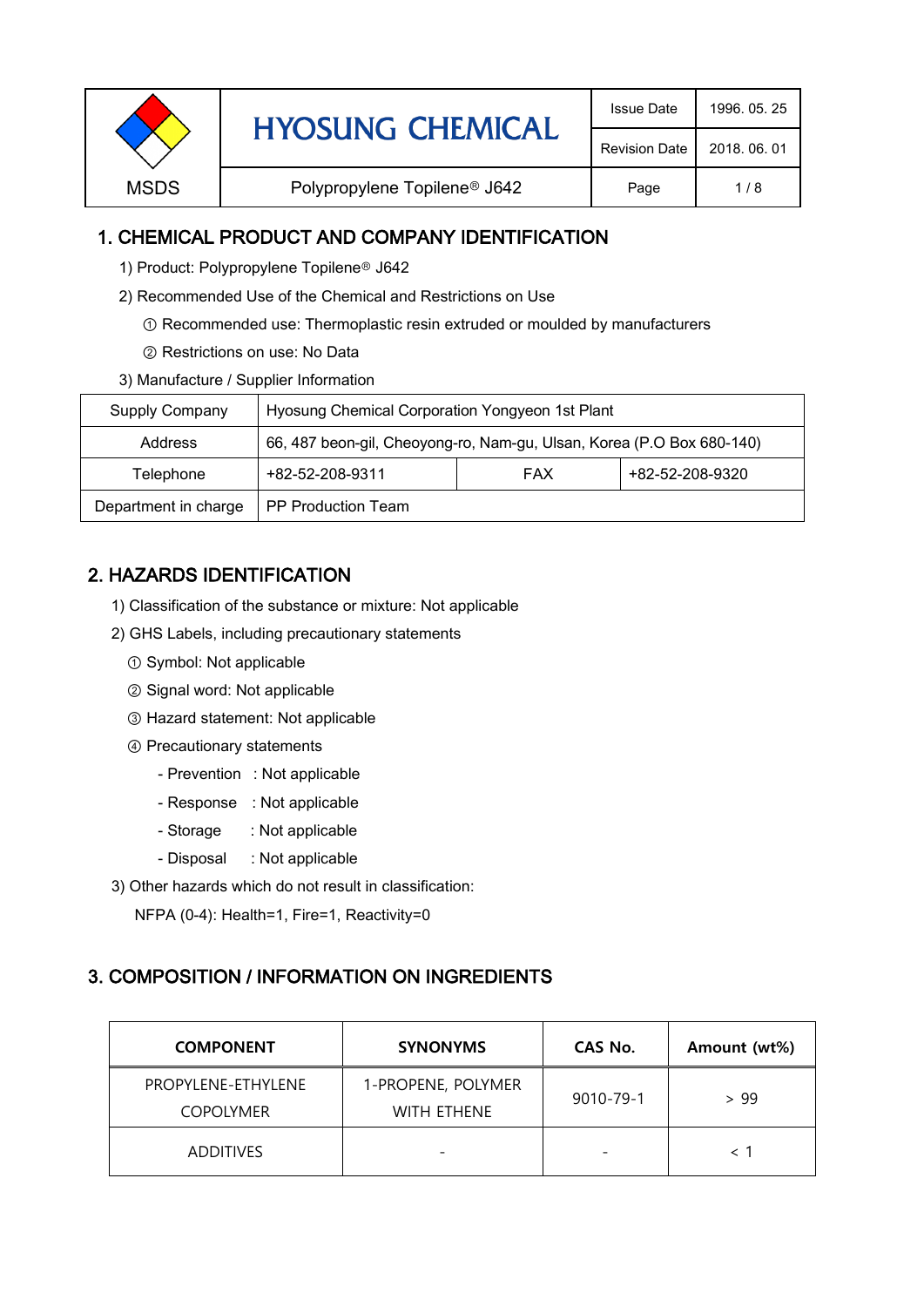|             | <b>HYOSUNG CHEMICAL</b>                  | <b>Issue Date</b>    | 1996, 05, 25 |
|-------------|------------------------------------------|----------------------|--------------|
|             |                                          | <b>Revision Date</b> | 2018, 06, 01 |
| <b>MSDS</b> | Polypropylene Topilene <sup>®</sup> J642 | Page                 | 2/8          |

### 4. FIRST AID PROCEDURES

- 1) Eye Contact
	- · In case of contact with substance, rinse your eyes immediately with running water for at least 20 minutes.
	- · Take medical action.
- 2) Skin Contact
	- · In case of contact with substance, rinse your skin immediately with running water for at least 20 minutes.
	- · Remove contaminated cloths including shoes immediately.
	- · Take medical action.
- 3) Inhalation
	- · Take medical action.
	- · Move into fresh air.
	- · If short of breathing, provide oxygen supply system.
- 4) Ingestion
	- · Do not put anything into the mouth of an unconscious person.
	- · Take medical action.
- 5) First-Aid Treatment and Information on Medical Doctors
	- · Let a medical provider know about the substance and take appropriate protection.

## 5. FIRE FIGHTING MEASURES

- 1) Suitable (Unsuitable) Extinguishing Media
	- · Extinguishing media: Water, Carbon dioxide, Extinguishing powder, Firefighting foam
	- · Unsuitable Extinguishing media: No data
	- · Large fire: Firefighting, Water spray
- 2) Specific Hazards from Chemical Material
	- · Toxicant from combustion: Pyrolysis or combustion cause irritative gases or carbon dioxides.
- 3) Fire Fighting Procedures and Equipment
	- · If it can be done without risk, move container from fire area.
	- · If it will be leak, do not spray high-pressure water stream.
	- · Dike for later processing.
	- · Use extinguishing agents appropriate for surrounding fire.
	- · Avoid inhalation of materials and combustion products.
	- · Up the wind and avoid low area.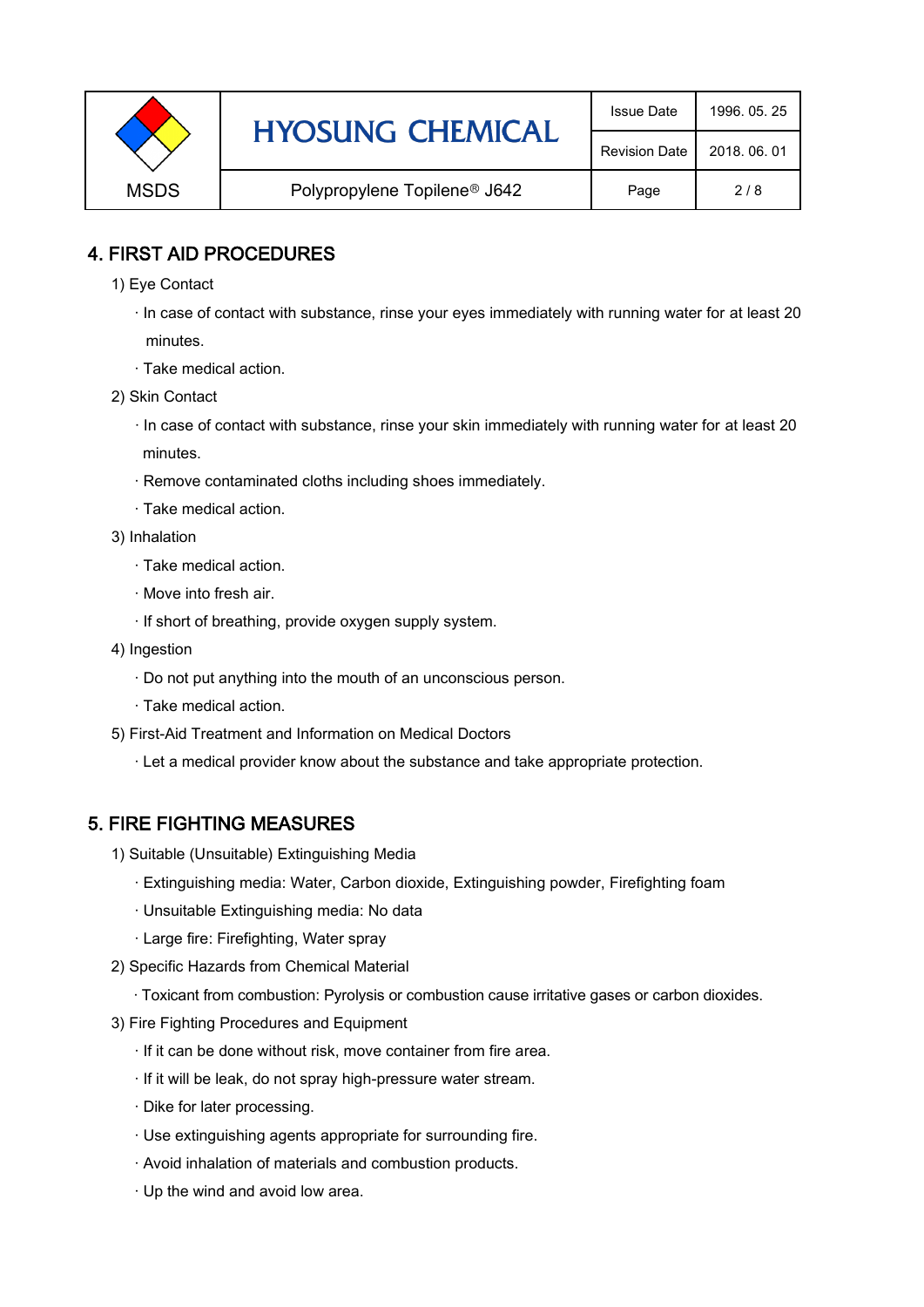|             | <b>HYOSUNG CHEMICAL</b>                  | <b>Issue Date</b>    | 1996, 05, 25 |
|-------------|------------------------------------------|----------------------|--------------|
|             |                                          | <b>Revision Date</b> | 2018, 06, 01 |
| <b>MSDS</b> | Polypropylene Topilene <sup>®</sup> J642 | Page                 | 3/8          |

### 6. ACCIDENTAL RELEASE MEASURES

- 1) Personal Precautions, Protective Equipment and Emergency Procedures
	- · Remove all flammable sources.
	- · If it is not dangerous, stop leaking.
	- · Take caution of substances and conditions that should be avoided.
	- · Ventilate properly.
	- · Do not touch the effluents or walk around the area.
	- · Prevent producing dust.
- 2) Environmental Precautions
	- · Release to air: Not available
	- · Release to soil: Not available
	- · Release to water: Not available
- 3) Purification and Removal Methods
	- · Small leak: Put in proper containers for waste.
	- ,· Large leak: To minimize the spread, cover it with plastic sheets or water-proof cloths and keep it away from water.

### 7. HANDLING AND STORAGE

- 1) Handling
	- · Avoid direct physical contact.
	- · Wash thoroughly after use.

· Take precautionary measures to prevent against explosion risks, as all types of polymers may develop dust during transporting or grinding of granules.

- 2) Storage
	- · Keep stored in airtight containers.
	- · Keep stores in a cool, dry place.
	- · Place in an appropriate space in compliance with local regulation.

### 8. EXPOSURE CONTROLS AND PERSONAL PROTECTION

- 1) Exposure Limits and Biological Exposure Limits of Chemical
	- · KOSHA: No data
	- · AIHA: No data
	- · ACGIH: No data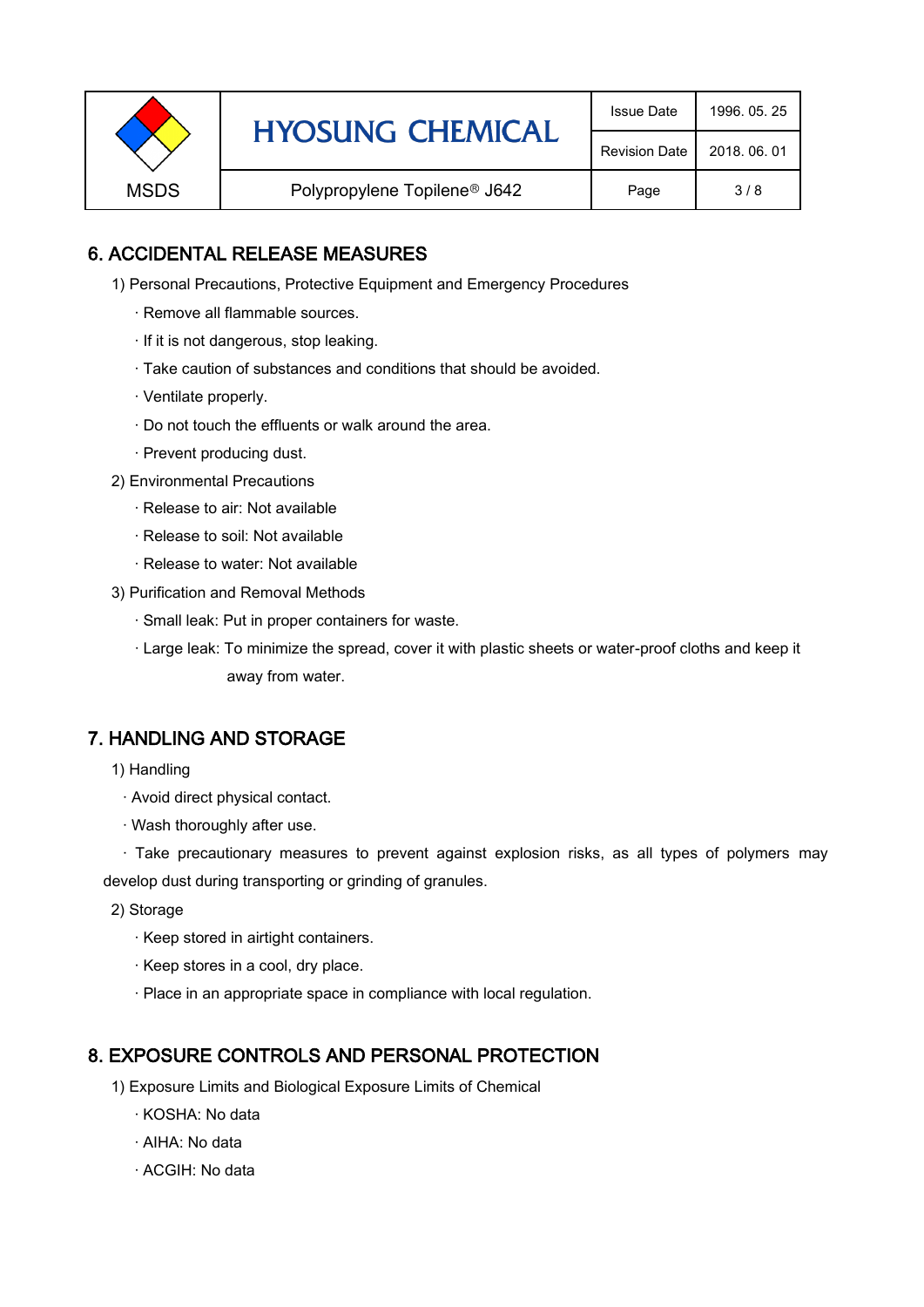|             | <b>HYOSUNG CHEMICAL</b>                  | <b>Issue Date</b>    | 1996, 05, 25 |
|-------------|------------------------------------------|----------------------|--------------|
|             |                                          | <b>Revision Date</b> | 2018, 06, 01 |
| <b>MSDS</b> | Polypropylene Topilene <sup>®</sup> J642 | Page                 | 4/8          |

- · OSHA: No data
- · Biological exposure limits: No data
- 2) Engineering Management
	- · Install local ventilation system.

· Ventilation equipment should be explosion-proof if explosive concentrations of dust, vapor of fume are present.

- 3) Personal Protective Equipment
	- ① Respiratory protection
		- · Use approved respirator if unable to control airborne dust, fumes, and vapor.
	- ② Eyes protection
		- · The wearing of chemical safety goggles or face shield is recommended.
		- · Install eyes washing facilities and quick drench shower near work areas.
	- ③ Hands protection
		- · The wearing of protective gloves is recommended to prevent exposure.
	- ④ Human body protection
		- · The wearing of protective clothing is recommended to prevent exposure.

#### 9. PHYSICAL AND CHEMICAL PROPERTIES

- 1) Appearance: White pellet
- 2) Odor: Odorless
- 3) Odor Threshold: No data
- 4) pH: No data
- 5) Melting / Freezing Point: 130 ~ 170 ℃
- 6) Initial Boiling Point or Boiling Point Range: No data
- 7) Flash Point: No data
- 8) Evaporation Rate: No data
- 9) Flammability (Solid, Gas) : No data
- 10) Upper / Lower Flammability or Explosive Limits: No data
- 11) Vapor Pressure: No data
- 12) Solubility: Insoluble
- 13) Vapor Density: No data
- 14) Relative Density: 0.88~0.92 kg/L (at 20℃)
- 15) N-Octane / Water Partition Coefficient: No data
- 16) Auto Ignition Temperature: 400℃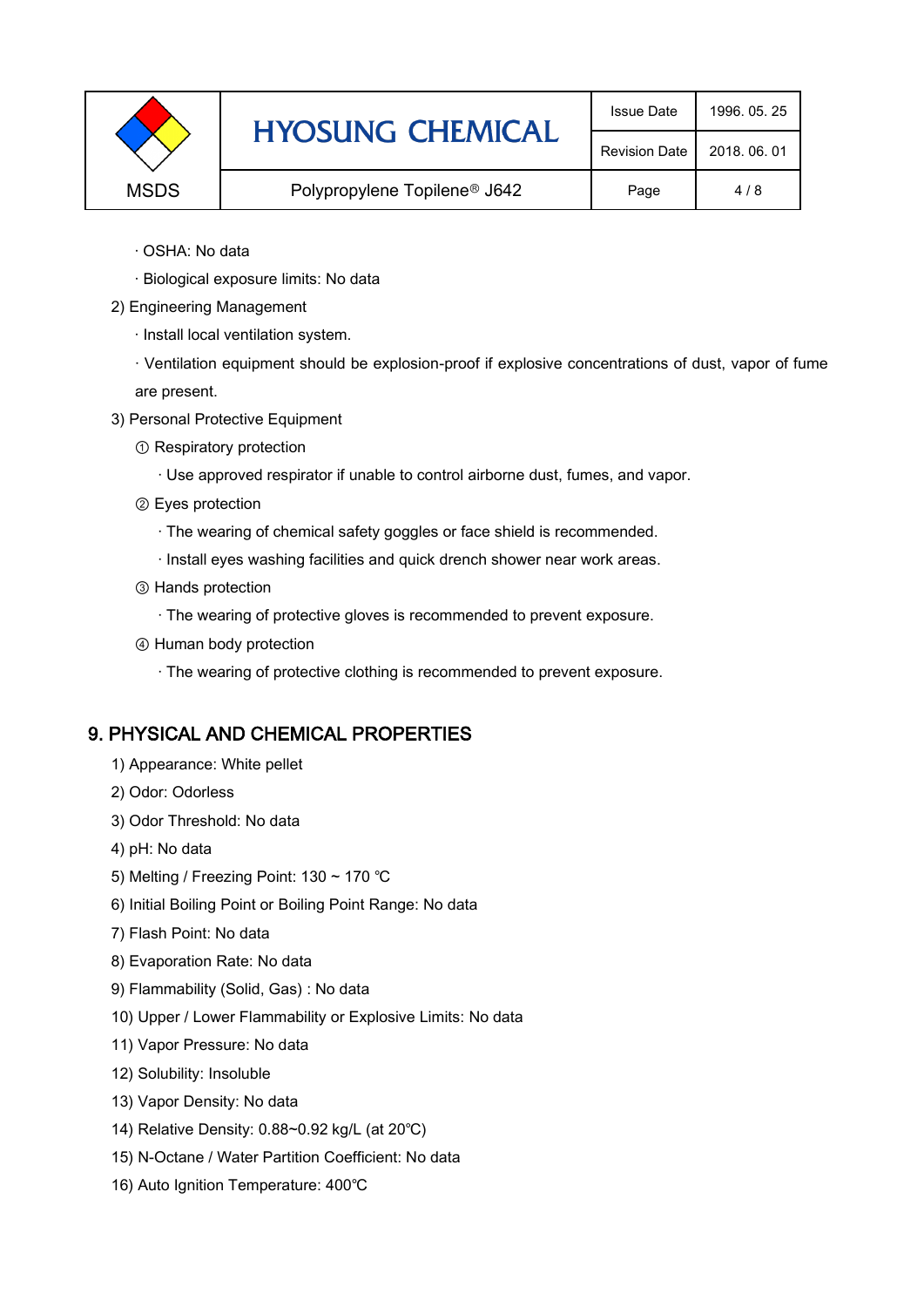|             | <b>HYOSUNG CHEMICAL</b>                  | <b>Issue Date</b>    | 1996, 05, 25 |
|-------------|------------------------------------------|----------------------|--------------|
|             |                                          | <b>Revision Date</b> | 2018, 06, 01 |
| <b>MSDS</b> | Polypropylene Topilene <sup>®</sup> J642 | Page                 | 5/8          |

- 17) Decomposition Temperature: No data
- 18) Viscosity: No data
- 19) Molecular Weight: >10,000

# 10. STABILITY AND REACTIVITY

- 1) Chemical Stability
	- · Stable under normal temperature and pressure.
- 2) Possibility of Hazardous Reaction
	- · Will not occur under normal temperature and pressure.
- 3) Condition to Avoid
	- · Avoid contact with water.
	- · Keep away from heat, sparks and flame.
	- · Avoid contact with strong oxidizing agents, strong alkaline and strong acid.
- 4) Incompatibility with Other Materials
	- · Strong oxidizing materials, Flammable substance.
- 5) Hazardous Decomposition Product

· At elevated temperatures the material will begin to decompose, producing fumes that can contain carbon monoxide, acrolein, aldehydes, and unidentified organic compounds.

### 11. TOXICOLOGICAL INFORMATION

- 1) Information on the Likely Routes of Exposure
	- · Inhalation: No data
	- · Ingestion: No data
	- · Skin contact: No data
	- · Eye contact: No data
- 2) Delayed and Immediate Effects and Chronic Effects From Short or Long Term Exposure
	- Acute toxicity
		- · Oral: No data
		- · Skin: No data
		- · Inhalation: No data
	- Skin corrosion / irritation: No data
	- Serious eye damage / eye irritation: No data
	- Respiratory sensitization: No data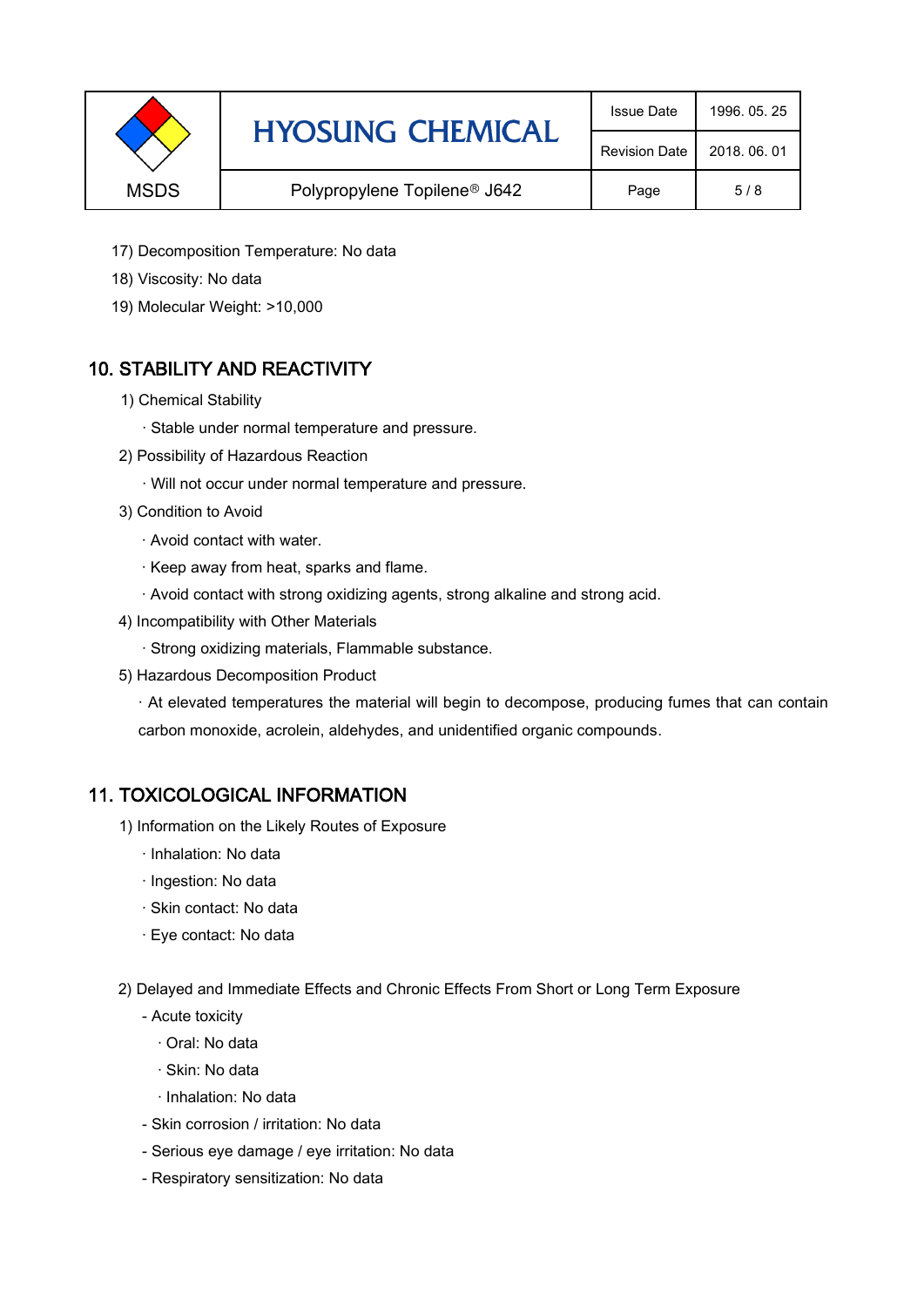|             | <b>HYOSUNG CHEMICAL</b>                  | <b>Issue Date</b>    | 1996, 05, 25 |
|-------------|------------------------------------------|----------------------|--------------|
|             |                                          | <b>Revision Date</b> | 2018, 06, 01 |
| <b>MSDS</b> | Polypropylene Topilene <sup>®</sup> J642 | Page                 | 6/8          |

- Skin sensitization: No data
- Carcinogenicity
	- · Industrial Safety & Health Law: No data
	- · IARC: No data
	- · OSHA: No data
	- · ACGIH: No data
	- · NTP: No data
	- · EU CLP: No data
- Gem cell mutagenicity: No data
- Reproductive toxicity: No data
- Specific target organ systemic toxicity (Single exposure)
- Specific target organ systemic toxicity (Repeated exposure)
- Aspiration hazard: No data

### 12. ECOLOGICAL INFORMATION

- 1) Ecotoxicity: No data
- 2) Persistence and Degradability: No data
- 3) Bioaccumulative Potential: No data
- 4) Mobility in Soil: No data
- 5) Other Adverse Effects: No data

## 13. DISPOSAL CONSIDERATIONS

- 1) Disposal Method
	- · Dispose in accordance with all applicable environmental regulations.
	- · Empty containers should be recycled or disposed of through an approved waste management facility.
- 2) Disposal Considerations
	- · For proper disposal of used material, an assessment must be completed to determine the proper and permissible waste management options under applicable rules, regulations and laws.

## 14. TRANSPORT INFORMATION

- 1) UN Number: Not regulated as a hazardous material
- 2) UN Proper Shipping Name: Not applicable
- 3) Hazard Class: Not applicable
- 4) Packing Group: Not applicable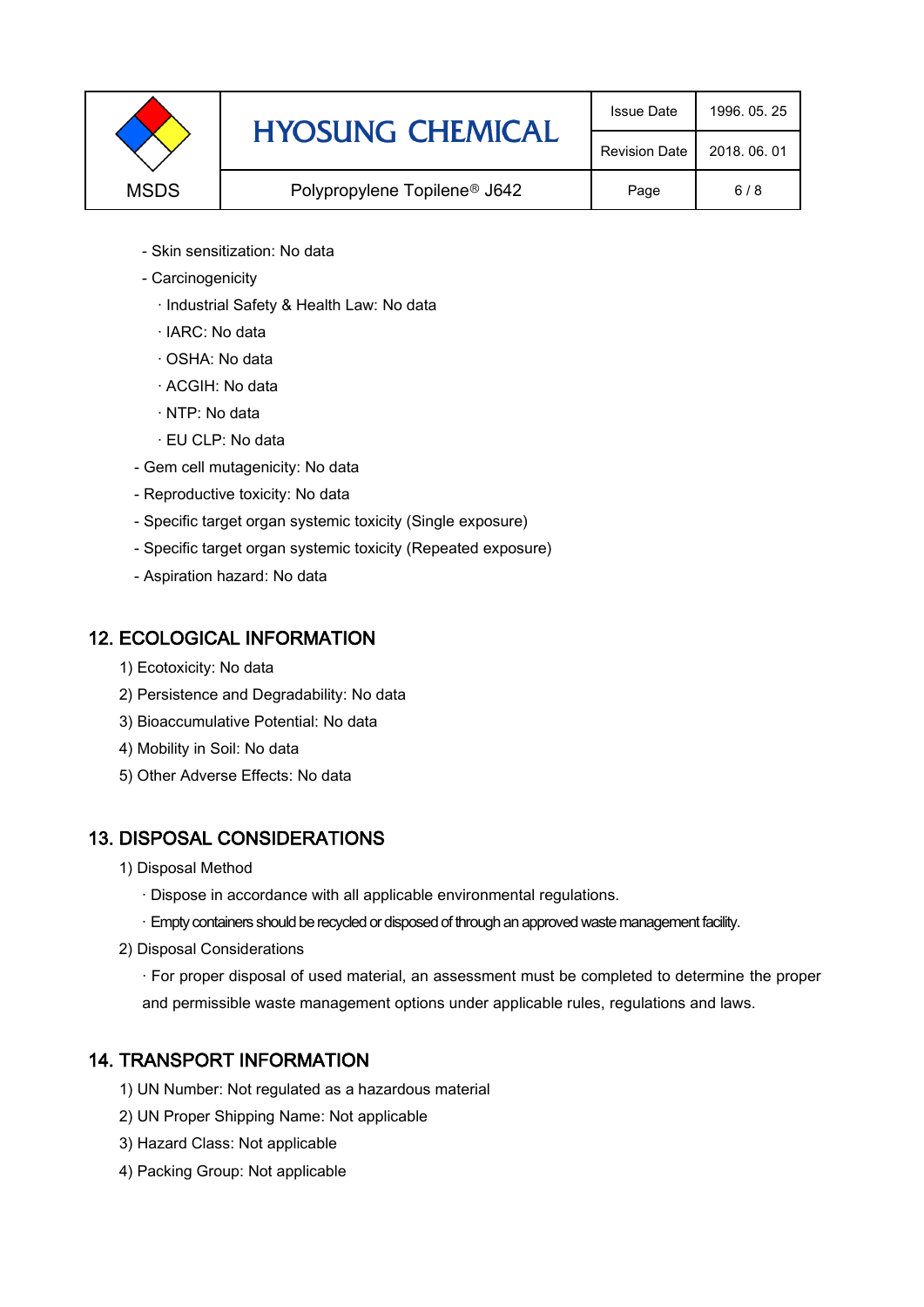|             | <b>HYOSUNG CHEMICAL</b>                  | <b>Issue Date</b>    | 1996, 05, 25 |
|-------------|------------------------------------------|----------------------|--------------|
|             |                                          | <b>Revision Date</b> | 2018, 06, 01 |
| <b>MSDS</b> | Polypropylene Topilene <sup>®</sup> J642 | Page                 | 7/8          |
|             |                                          |                      |              |

- 5) Marine Pollutant: Not applicable
- 6) DOT Number: Not regulated as a hazardous material
- 7) IATA Number: Not regulated as a hazardous material
- 8) IMDG Code: Not regulated as a hazardous material
- 9) Further information: Not a hazardous material under DOT, IATA and IMDG
- 10) Special Precautions for User
	- · Emergency management type of fire: Not applicable
	- · Emergency management type of leak: Not applicable

## 15. REGULATORY INFORMATION

- 1) Industrial Safety and Health Law (KOREA): Not applicable
- 2) Toxic Chemical Substance Subject to Management Act (KOREA): Not applicable
- 3) Hazardous Material Safety Act (KOREA): Not applicable
- 4) Other Local or International Regulation
	- Persistent Organic Pollutant Management Law (KOREA): Not applicable
	- EU Classification
		- · Classification: Not applicable
		- · Risk Phrases: Not applicable
		- · Safety Phrases: Not applicable
	- US Regulations
		- · OSHA: Not applicable
		- · CERCLA: Not applicable
		- · EPCRA 302: Not applicable
		- · EPCRA 304: Not applicable
		- · EPCRA 301: Not applicable
	- Rotterdam Convention material: Not applicable
	- Stockholm Convention material: Not applicable
	- Montreal Protocol on Substance: Not applicable

## 16. OTHER INFORMATION

- 1) Reference
	- · KOSHA: Material Safety Data Sheet